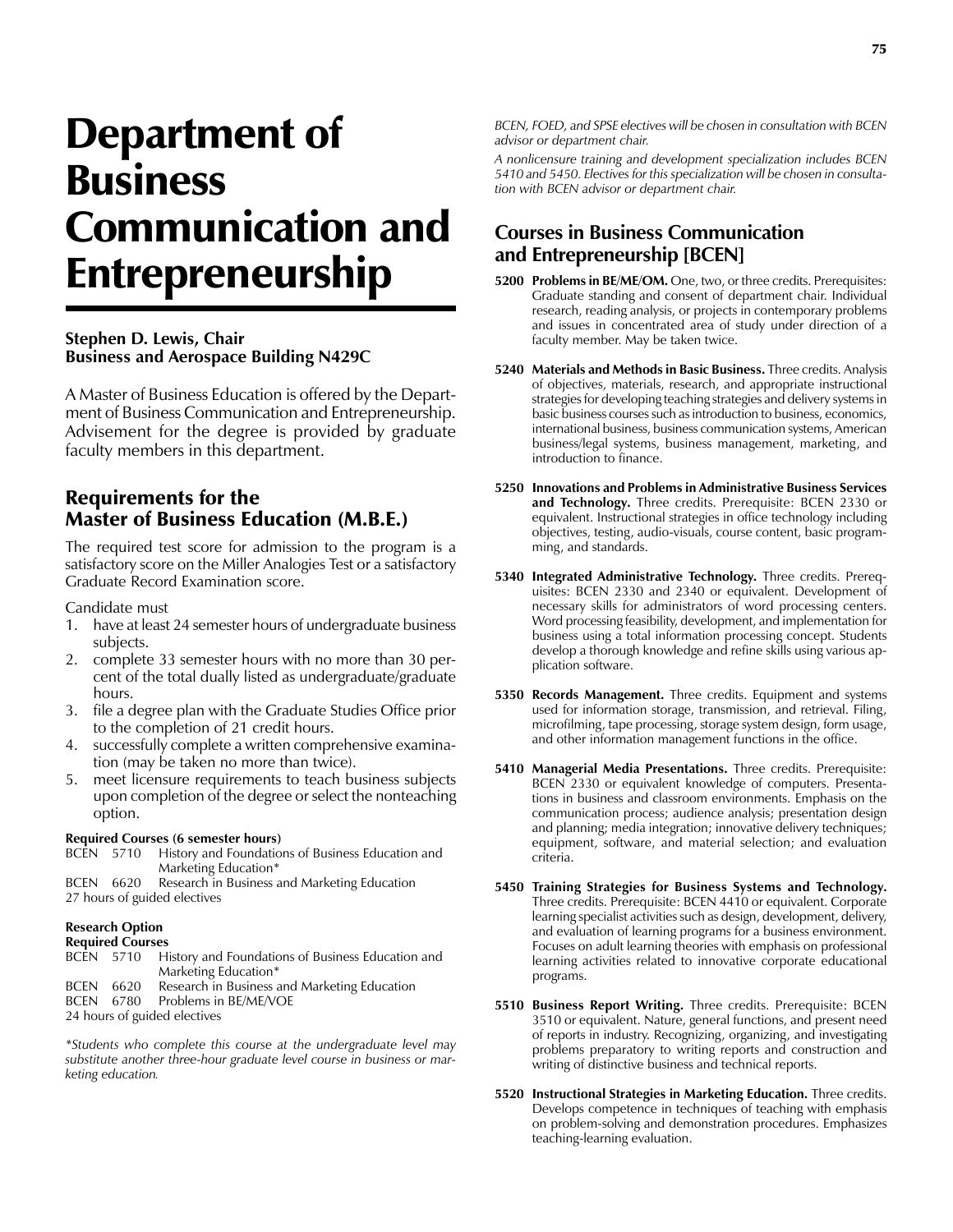- **5600 Organization and Administration of Marketing Education Programs.** Three credits. Organizing marketing education programs at the secondary and postsecondary levels; emphasizes youth organizations, techniques of coordination, and administrative procedures.
- **5640 Problems in Office Management.** Three credits. Evaluation of significant research in office management. Observations in local business offices and visits to managers and identifying and solving office problems.
- **5660 Organizational Communications.** Three credits. Prerequisite: BCEN 3510 or equivalent. Research and analysis of case studies of significant research; case studies in business communication; communication policies, principles, and procedures from the executive's viewpoint.
- **5670 International Business Communication.** Three credits. Provides a theoretical and practical framework for understanding and conducting effective international business communication. Emphasis on the analysis and development of international business communication processes.



- **5680 Diversity in the Workplace.** Three credits. Emphasis on developing skills essential for working effectively with a diverse work force in global and domestic settings, incorporating the value of diversity into organizations, and building multicultural work teams.
- **5710 History and Foundations of BE and ME.** Three credits. Developments, aims, principles, and present status of business education; organization and evaluation of the business education curriculum; administration and supervision of business education.
- **5730 Consumer Education.** Three credits. Opportunity to develop understanding of relationship of consumer education to instructional program in business. Emphasis on sources of information and formulation of a conceptual framework essential to the decision-making process.
- **5810 Internship Program.** Three credits. A supervised program of related work experience. Provides experiential opportunities for the application of the theoretical concepts learned.
- **5840 Study Abroad.** Three credits. Prerequisites: Graduate standing and completion of core courses in respective field as determined by graduate business studies. A short-term international business education experience designed to expose the student to the economic, political, cultural, and social environments of a foreign country(ies), with specific emphasis directed toward the international state/status of the subject matter pertinent to the discipline.
- **6010 Training and Development.** Three credits. (Same as PRST 6460.) Prerequisite: Graduate status. A broad introduction to training and development as a field of study and practice. Designed for training and development specialists as well as organizational leaders focused on continually improving human and organizational performance.
- **6310 History and Philosophy of BE/ME/VOE.** Three credits. Historical development, philosophy, and objectives of business and marketing education. Contributions to general education, vocational education, and adult education. Curriculum in relation to future needs, objectives, and social change.
- **6460 Issues and Trends in Business Education/Vocational-Technical Education.** Three credits. Exploration and analysis of researchbased studies on current issues and trends in vocational-technical education and business education, marketing education, and office management.
- **6600 Organization and Coordination of Marketing Education Curriculum.** Three credits. Offers preparation for developing, implementing, and coordinating the marketing education curriculum. Emphasis on organizing and administering marketing education programs at the secondary level, on coordinating the work-based learning activities of vocational students, and on integrating and managing youth organizations.
- **6620 Research in Business and Marketing Education.** Three credits. Introduction to research methods, tools, and interpretation of research data.
- **6640 Thesis Research.** One to six credits. Selection of a research problem, review of pertinent literature, collection and analysis of data, and composition of thesis. Once enrolled, student should register for at least one credit hour of master's research each semester until completion. S/U grading.
- **6650 Workshop in BE and/or ME.** Three credits. Innovations in marketing education and/or business education. Special programs and organizations featured.